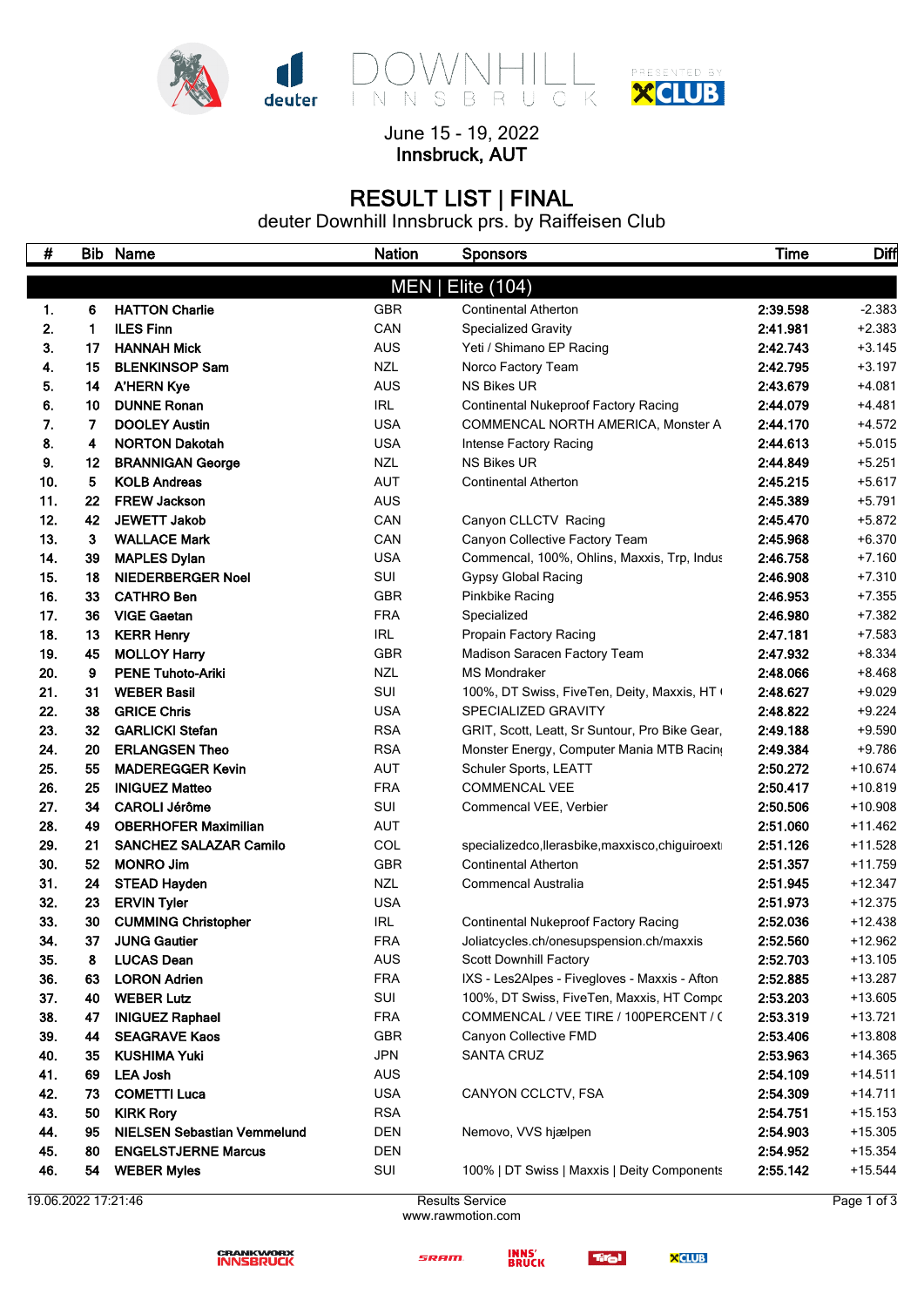

### June 15 - 19, 2022 **Innsbruck, AUT**

# **RESULT LIST | FINAL**

deuter Downhill Innsbruck prs. by Raiffeisen Club

| #   |     | <b>Bib Name</b>                   | <b>Nation</b> | <b>Sponsors</b>                               | <b>Time</b> | Diff        |
|-----|-----|-----------------------------------|---------------|-----------------------------------------------|-------------|-------------|
| 47. | 70  | <b>UMSCHEID Maximilian</b>        | <b>GER</b>    | MariosRadservice   Anyrace Suspension   Mar   | 2:55.409    | $+15.811$   |
| 48. | 77  | <b>MAPLES Tyler</b>               | <b>USA</b>    |                                               | 2:57.138    | $+17.540$   |
| 49. | 109 | <b>VONDERACH Liam</b>             | SUI           |                                               | 2:57.164    | +17.566     |
| 50. | 62  | <b>METSÄRINTA Anton</b>           | <b>FIN</b>    | Ht-components, Canyon Finland                 | 2:57.483    | +17.885     |
| 51. | 48  | <b>PERRAUDIN Marius</b>           | SUI           |                                               | 2:57.606    | $+18.008$   |
| 52. |     | 112 WEIßFLOG Paul                 | <b>GER</b>    |                                               | 2:59.859    | $+20.261$   |
| 53. | 107 | <b>ROHRMOSER Valentin</b>         | AUT           | Hotel "die Barbara" Schladming                | 2:59.939    | $+20.341$   |
| 54. | 74  | <b>SCHÖNIGER Noah</b>             | GER           |                                               | 3:00.030    | $+20.432$   |
| 55. | 43  | <b>RANGER Bastien</b>             | SUI           |                                               | 3:00.239    | $+20.641$   |
| 56. | 68  | <b>COOKE Allan</b>                | <b>USA</b>    | <b>Specialized Bicycles</b>                   | 3:01.690    | $+22.092$   |
| 57. | 51  | <b>BENSINK Niels</b>              | <b>NED</b>    | Radon Bikes, SR Suntour, Fox Racing, Veloso   | 3:03.155    | $+23.557$   |
| 58. | 71  | <b>MITTERHAUSER Paul</b>          | AUT           | Nights Salzburg, Steuerkonzept.at, Versicheru | 3:03.406    | +23.808     |
| 59. | 78  | <b>SCHENK Benedikt</b>            | <b>GER</b>    | RSG Olympiapark München e.V.                  | 3:03.983    | $+24.385$   |
| 60. | 113 | <b>VODAN Friderik</b>             | <b>GER</b>    |                                               | 3:04.025    | $+24.427$   |
| 61. | 108 | <b>WESTERHOLM Tuukka</b>          | <b>FIN</b>    | Yoko sport, Mcarbon, Haitor, Kalpalinna bikep | 3:04.210    | $+24.612$   |
| 62. | 76  | <b>LANTSCHNER Samuel</b>          | ITA           |                                               | 3:04.533    | $+24.935$   |
| 63. | 89  | <b>BANNEWITZ Sebastian</b>        | <b>GER</b>    |                                               | 3:04.553    | $+24.955$   |
| 64. | 86  | <b>SOKOLOWSKI Jurek</b>           | <b>GER</b>    | KSC Puch & Specialized                        | 3:05.808    | $+26.210$   |
| 65. | 96  | <b>HADERER Mikey</b>              | <b>USA</b>    |                                               | 3:05.839    | $+26.241$   |
| 66. | 57  | <b>BUHL Kilian</b>                | AUT           |                                               | 3:05.957    | $+26.359$   |
| 67. | 84  | <b>FELING Johannes</b>            | <b>GER</b>    | ARC8, SchnurrTech, EXT, IXS, RideConcepts     | 3:06.585    | $+26.987$   |
| 68. | 87  | <b>FASCHING Clemens</b>           | <b>AUT</b>    | MK Bike Shop GBsuspensione                    | 3:07.171    | $+27.573$   |
| 69. | 59  | <b>HABERSCHEK Nik</b>             | AUT           |                                               | 3:08.036    | $+28.438$   |
| 70. | 101 | <b>ARCHER Toby</b>                | <b>AUS</b>    | <b>TCA Contracting Vanzacs</b>                | 3:08.527    | +28.929     |
| 71. | 88  | <b>TINTORI Luca</b>               | <b>ITA</b>    |                                               | 3:08.708    | $+29.110$   |
| 72. | 102 | <b>RINDFLEISCH Michael</b>        | <b>AUT</b>    |                                               | 3:09.156    | $+29.558$   |
| 73. | 58  | <b>HIRT Elias</b>                 | <b>GER</b>    | Zimtstern, Maxxis, SIG Koblenz                | 3:09.271    | $+29.673$   |
| 74. | 98  | <b>MOTHERWELL Jai</b>             | <b>NZL</b>    | POLYGON, DHARCO, ETNIES, BLUESHARI            | 3:09.485    | +29.887     |
| 75. | 82  | <b>GLASER Julian</b>              | AUT           | Lietz Sport Racing                            | 3:10.035    | $+30.437$   |
| 76. | 85  | <b>FREIDINGER David</b>           | <b>AUT</b>    | BIKEandACTION                                 | 3:10.724    | $+31.126$   |
| 77. | 90  | <b>MAIER Bernhard</b>             | AUT           |                                               | 3:12.687    | +33.089     |
| 78. |     | 103 PALMARELLA Ismaël             | SUI           |                                               | 3:16.139    | $+36.541$   |
| 79. | 91  | <b>KOIDL Martin</b>               | AUT           | Radstudio Innsbruck, Olympic Gym              | 3:16.587    | +36.989     |
| 80. | 56  | <b>RIEGER Lorenz</b>              | AUT           |                                               | 3:16.614    | $+37.016$   |
| 81. |     | 114 SWEET Jason                   | ARG           |                                               | 3:18.006    | $+38.408$   |
| 82. | 99  | TURBA Albertas                    | LTU           |                                               | 3:18.961    | +39.363     |
| 83. | 104 | <b>MIKLOSA Marvin</b>             | GER           |                                               | 3:19.448    | $+39.850$   |
| 84. | 93  | <b>PEER Jakob</b>                 | AUT           |                                               | 3:20.377    | +40.779     |
| 85. | 115 | <b>GASSLER Thomas</b>             | AUT           |                                               | 3:21.260    | +41.662     |
| 86. | 106 | <b>SCHÜTTE Anton</b>              | <b>GER</b>    |                                               | 3:23.454    | +43.856     |
| 87. | 105 | <b>FRIDRICH Ron</b>               | <b>ISR</b>    | Go Ride Instructions                          | 3:29.578    | +49.980     |
| 88. | 72  | <b>WIMMER Tobias</b>              | AUT           |                                               | 3:30.278    | +50.680     |
| 89. | 53  | <b>GUZMAN MONTESINOS Raimundo</b> | <b>CHI</b>    | Banshee bikes factory                         | 3:31.004    | $+51.406$   |
| 90. | 79  | <b>SCHMIDT Luca</b>               | <b>GER</b>    | SCOTT / Loco-Motion-Sports / Schwalbe         | 3:50.203    | $+1:10.605$ |
|     | 83  | <b>HAGGREN Justin</b>             | <b>DEN</b>    |                                               | <b>DNF</b>  |             |
|     | 111 | <b>RIEDEL Julius</b>              | AUT           |                                               | <b>DNF</b>  |             |
|     | 81  | <b>CRANE Dylan</b>                | <b>USA</b>    | Propain, SR Suntour, 7IDP, Schwalbe, Archer   | <b>DNS</b>  |             |
|     | 67  | <b>VODAN Riko</b>                 | GER           |                                               | <b>DNS</b>  |             |

19.06.2022 17:21:46 Results Service

www.rawmotion.com





Tirol